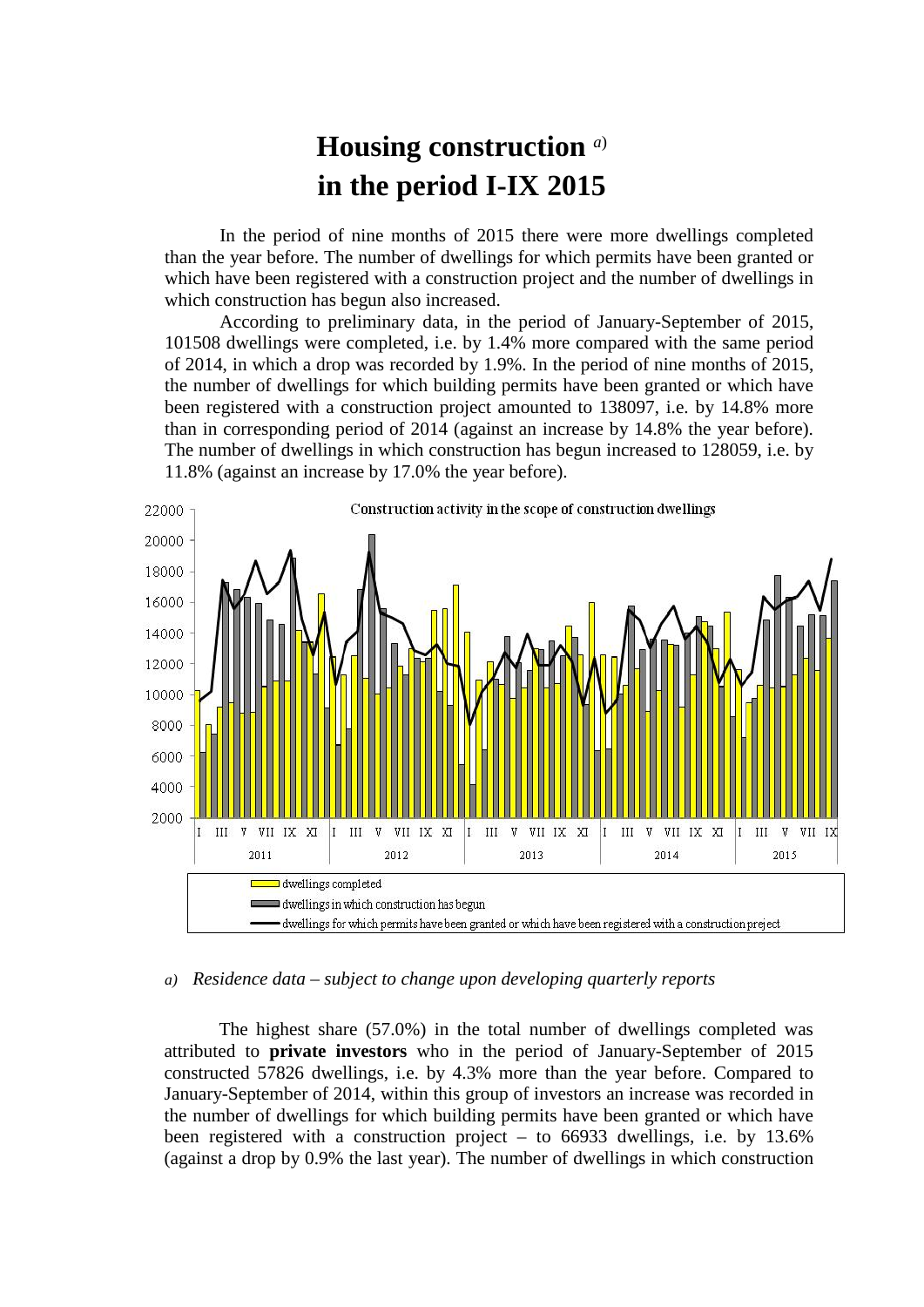has begun also increased to 62868 dwellings, i.e. by 2.9% (against an increase by 3.7% the year before).

**Developers**, in the period of nine months of 2015, completed 40521 dwellings (which constituted 39.9% of the total number of dwellings completed), i.e. by 3.2% more than in the corresponding period of 2014, when an increase was recorded by 4.4%. Investors who build for sale or rent received building permits for 68706 dwellings, i.e. by 17.1% more than the year before (when an increase was recorded by 41.7%). The number of dwellings in which construction has begun also increased to 62798 dwellings, i.e. by 23.7% (against an increase by 39.5% the year before).

**Housing cooperatives** in the period of nine months of 2015 completed 1183 dwellings against 2544 dwellings the year before. The number of dwellings for which building permits have been granted increased slightly - to 1033 dwellings against 965 dwellings the year before. The number of dwellings in which construction has begun also increased to 925 dwellings against 792 dwellings the year before.

**Other investors** (municipal, public building society construction and company construction) in the period of nine months of 2015 completed 1978 dwellings against 2934 dwellings the year before, of which in municipal construction - 880 dwellings were completed against 1453 dwellings the last year, in public building society construction – 800 dwellings against 1193 dwellings and in company construction – 298 dwellings against 288 dwellings in the corresponding period of 2014. The number of dwellings for which permits have been granted and in which construction has begun respectively decreased to 1425 dwellings against 1679 dwellings the year before and 1468 dwellings against 1913 last year.

In the period of nine months of 2015, a decrease in **the number of dwellings completed** was recorded in seven voivodships, including the most substantial one in Pomorskie – by 27.4%, Podkarpackie – by 19.2% and Lubelskie – by 13.6%. A decrease in the number of dwellings completed was recorded in nine voivodships including the most substantial one in: Świętokrzyskie – by 15.7%, Małopolskie – by 8.6% and Mazowieckie – by 5.8%.

In the period of nine months of 2015, an increase in the number of **dwellings for which permits have been granted or which have been registered with a construction project** was recorded in eleven voivodships, of which the highest in: Warmińsko-Mazurskie - by 60.0%, Podlaskie – by 54.8% and Lubelskie – by 48.6%. A decrease in the number of permits or registrations with a construction project was recorded in five voivodships including the highest in: Łódzkie – by 7.7%, Opolskie – by 7.2% and Podkarpackie – by 3.8%. Most of dwellings for which permits have been granted or which have been registered with a construction project were in Mazowieckie voivodship – 30890 dwellings, i.e. by – 9.1% more than the year before.

An increase in the number of **dwellings in which construction has begun** in the period of nine months of 2015 was recorded in eleven voivodships, of which the highest in: Pomorskie – by 33.2%, Zachodniopomorskie – by 29.8% and Dolnośląskie – by 25.7%. A drop in the number of dwellings in which construction has begun was recorded in five voivodships, of which the highest in Świętokrzyskie – by 14.3%, Podkarpackie – by 4.3% and Łódzkie – by 2.7%. Most of dwellings in which construction has begun were in Mazowieckie – 25973 dwellings, i.e. by – 3.3% more than the year before.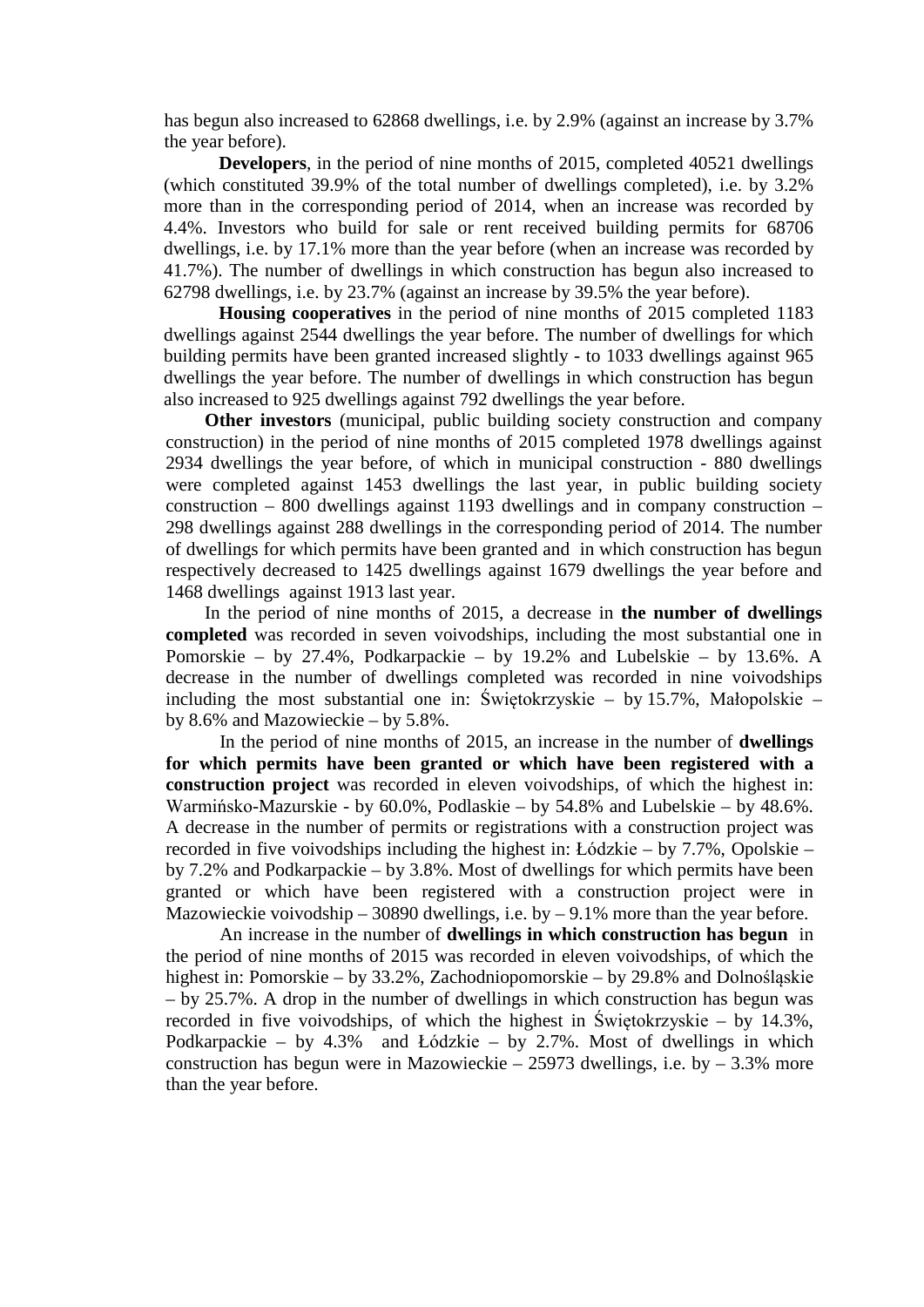|                                                                                                            | 2015   |                     |                                           |        |                          |  |  |  |  |
|------------------------------------------------------------------------------------------------------------|--------|---------------------|-------------------------------------------|--------|--------------------------|--|--|--|--|
| <b>Forms</b>                                                                                               |        | IX                  | $I-IX$                                    |        |                          |  |  |  |  |
| of construction                                                                                            | number | IX<br>$2014 = 100$  | <b>VIII</b><br>$2015 = 100$               | number | $I - IX$<br>$2014 = 100$ |  |  |  |  |
| <b>Dwellings completed</b>                                                                                 |        |                     |                                           |        |                          |  |  |  |  |
|                                                                                                            | 13636  | 120.4               | 118.3                                     | 101508 | 101.4                    |  |  |  |  |
|                                                                                                            | 6280   | 103.8               | 107.1                                     | 57826  | 104.3                    |  |  |  |  |
| For sale or rent                                                                                           | 6831   | 144.4               | 133.3                                     | 40521  | 103.2                    |  |  |  |  |
| Cooperative                                                                                                | 120    | 30.2                | 35.3                                      | 1183   | 46.5                     |  |  |  |  |
|                                                                                                            | 405    | 291.4               | 209.8                                     | 1978   | 67.4                     |  |  |  |  |
|                                                                                                            |        |                     | Dwellings in which construction has begun |        |                          |  |  |  |  |
|                                                                                                            | 17360  | 115.2               | 114.5                                     | 128059 | 111.8                    |  |  |  |  |
|                                                                                                            | 7804   | 106.2               | 97.4                                      | 62868  | 102.9                    |  |  |  |  |
| For sale or rent                                                                                           | 8886   | 117.6               | 126.4                                     | 62798  | 123.7                    |  |  |  |  |
| Cooperative                                                                                                | 54     | 85.7                | 135.0                                     | 925    | 116.8                    |  |  |  |  |
|                                                                                                            | 616    | more than<br>5-fold | more than<br>7-fold                       | 1468   | 76.7                     |  |  |  |  |
| Dwellings for which permits have been granted or which have been registered with a<br>construction project |        |                     |                                           |        |                          |  |  |  |  |
|                                                                                                            | 18809  | 130.5               | 121.7                                     | 138097 | 114.8                    |  |  |  |  |
|                                                                                                            | 8057   | 114.4               | 102.4                                     | 66933  | 113.6                    |  |  |  |  |

|             | 181 | 80.8  | 115.3 | 1033 | 107.0 |
|-------------|-----|-------|-------|------|-------|
| $Rest^{b)}$ | 405 | 375.0 | 220.1 | 1425 | 84.9  |

For sale or rent ….…………… 10166 144.3 140.3 68706 117,1

*b) company, municipal, public building society.*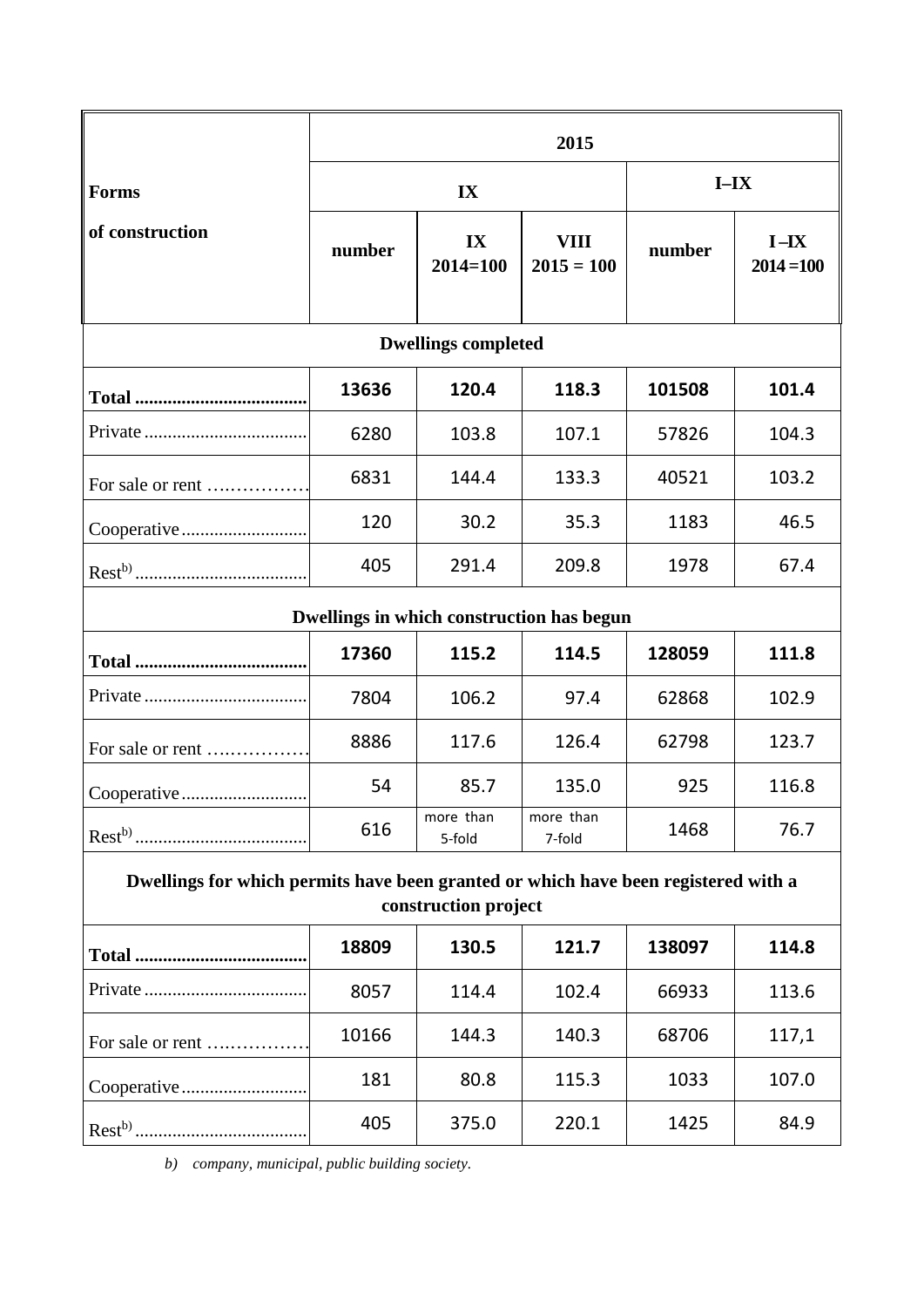